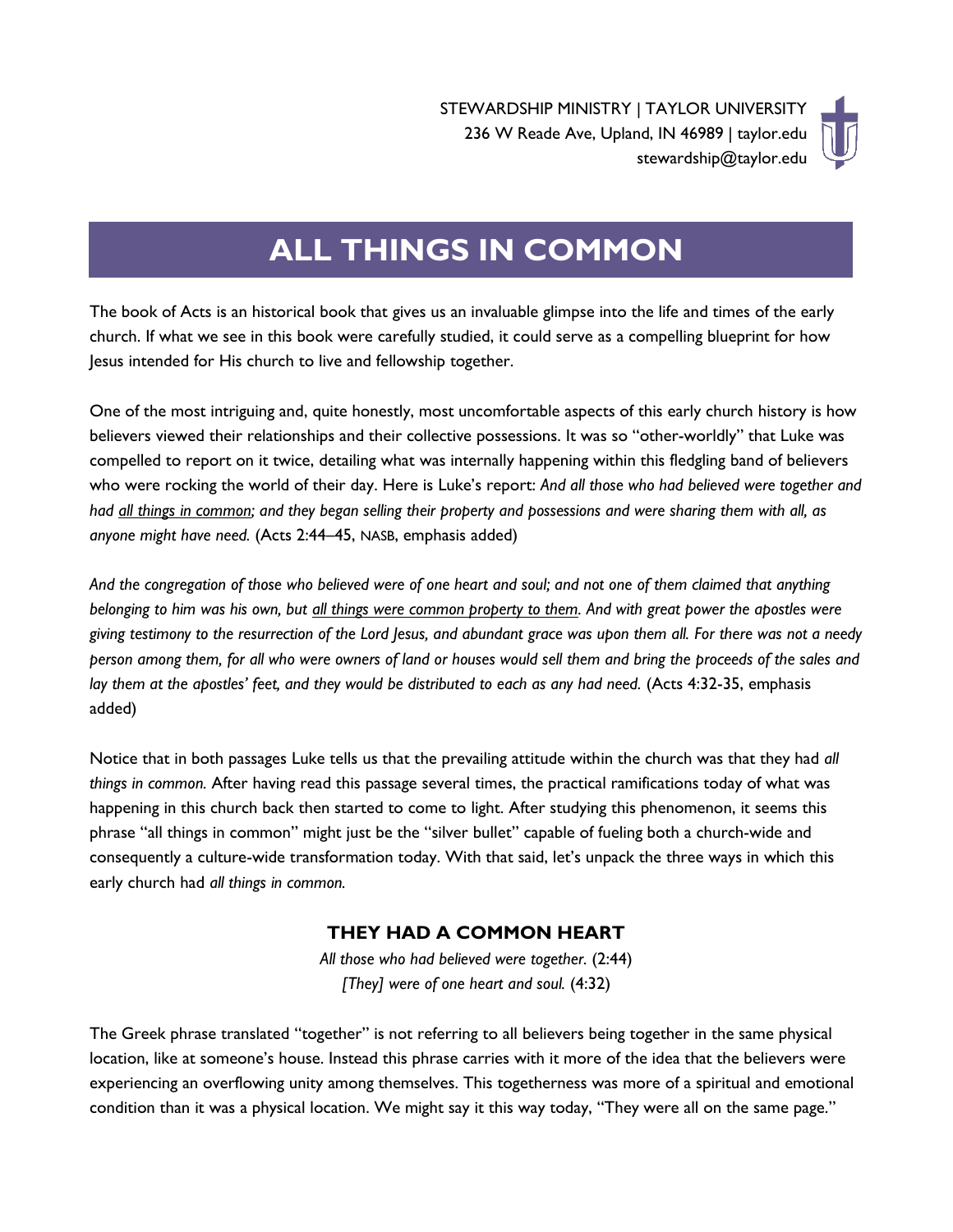I fear many churches today, for whatever the reason, are not experiencing anything like this kind of overflowing sense of unity. Some might argue that it is because the size of their church makes this kind of collective unity nearly impossible, but keep in mind that the early church in Acts started with 3,000 believers and grew very rapidly from there. So, size does not seem to be a limiting factor in achieving this kind of church-wide *overwhelming unity* of heart.

It seems this frame of mind is driven by an attitude of unconditional love and gracious compassion for everyone in the group—a sense of all being family, with all the benefits and responsibilities that go with that. Personal experience can tell you that nothing is more debilitating than when family unity is fractured, sometimes over the pettiest of matters. The early church had an overflowing unity that laid the foundation for the rest of what was happening among them.

#### **THEY HAD A COMMON OWNER**

*[They] had all things in common.* (2:44) *Not one of them claimed that anything belonging to him was his own, but all things were common property to them.* (4:32)

Some through history have tried to argue that these verses teach that the only way to have a real church is if every member puts all their possessions into a common pool that is managed and controlled by the leaders of the church—a completely communal arrangement. With this model, no one person owns anything himself, but it is all owned collectively. There is no longer any individual ownership. After all, this passage does tell us that no one *claimed that anything belonging to him was his own.*

If, however, you properly understand the concept of stewardship, this statement will not give you any heartburn at all. "What do you own?" Hopefully your answer is, "Nothing." We own none of what we possess. It was true back then and it is still true today.

But the Bible does teach individual ownership. It is just that there is only one individual Owner—and we are not it! The Bible also teaches individual stewardship—God entrusts to individuals the privilege and the responsibility of managing some portion of His vast material holdings, according to His guidelines and His directions. All these assets are still owned by Him and still under His sovereign control to be used for whatever purpose He may deem appropriate. The heart and the will of God should direct when and how stewards deploy the funds they manage. This is an unbelievably powerful concept if the church (individually and collectively) would get it.

There is a practical application of this truth. What is the "net worth" of your church? Most would add up the value of the building(s), the furniture, the equipment, and the funds in the bank to calculate its total "net worth." Actually, the total "net worth" of the church is the combined "net worth" of your entire congregation. If it is all God's stuff, and we are all part of God's church, then all the assets we personally manage are part of God's net worth for our local church. Fascinating idea, isn't it?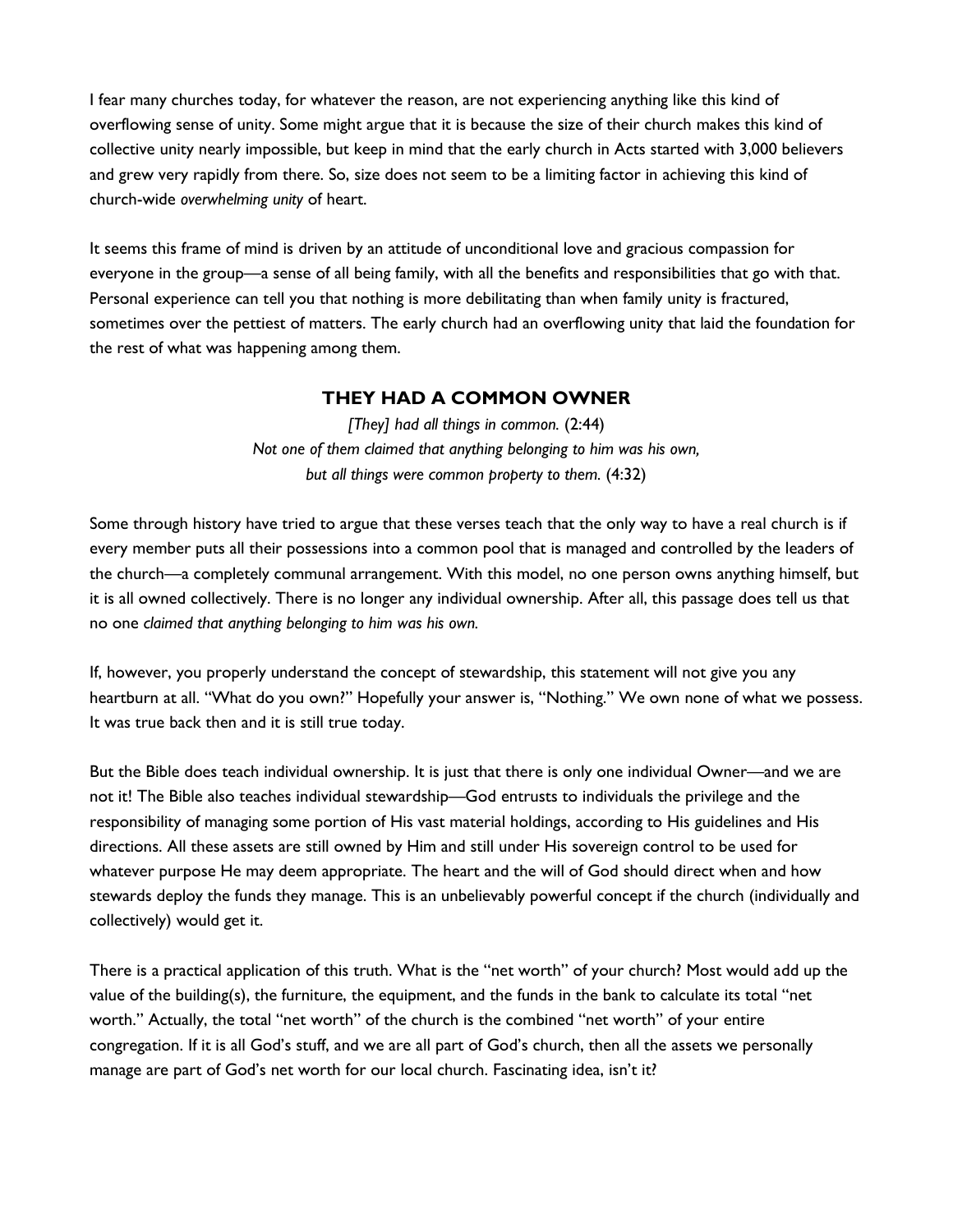And so when the church leadership discerns that God wants to do some major projects for His church, instead of needing to hire a capital campaign firm to come in and effectively extract the needed funds from the congregation (who believes what they are giving to the church is their own money), the leadership would simply need to inform the stewards of God's resources that He is calling for His funds under their individual management to be reallocated for this project. And it could be done!

The reality is, if we were teaching our congregations sound life stewardship principles, we would never need to have another traditional capital campaign again! I can hear preachers everywhere are saying a collective sigh, "Amen." This leads us to the final thing they had in common…

#### **THEY HAD A COMMON COMMITMENT**

*[They] were sharing them with all, as anyone might have need.* (2:45) For there was not a needy person among them, for all who were owners of land or houses would sell them and bring *the proceeds of the sales and lay them at the apostles' feet, and they would be distributed to each as any had need.* (4:34-35)

Thousands of Jews had made the pilgrimage to Jerusalem for the Feast of Pentecost. During their visit to Jerusalem they got saved. Instead of going back home after the feast was over, they stayed on in Jerusalem to continue to be taught and to enjoy the fellowship of their new forever family. As a result of their extended stay, they ended up running out of provisions, leaving them in the very awkward position of lacking adequate personal resources to remain in Jerusalem. No doubt there were also poor people who got saved who were continually in need, but the number of needs swelled during this time because of the many who never went home after they came to Christ.

What is striking is how the church responded to these needs. Luke says that *all who were owners of land and houses would sell them.* This was not being done as a rare exception by one or two generous benefactors who were "ponying" up to help out those with the shortfall. It was being done by *everyone* who owned surplus land and houses. Those who were managing God's *surplus* resources were voluntarily liquidating some of them to help meet the needs of those who had a *shortfall*.

This is also a great biblical example of the power of making our giving known. Imagine this mass assetliquidation movement starting with one person standing up and saying, "This is what I am going to do." And then someone else with means said he would do it too, until everyone who had a surplus got into the assetliquidation giving game.

They spurred one another on *to love and good deeds* (Hebrews 10:24). Giving is contagious, individually and corporately! Why are we so reluctant to openly talk about it? What a loss for the church when we don't share our giving stories. Obviously, what these people were doing was public knowledge and a public encouragement.

There is incredible personal freedom in finally coming to embrace the fact that we own nothing. There is also incredible corporate power when the church understands that God's net worth is the collective whole of all